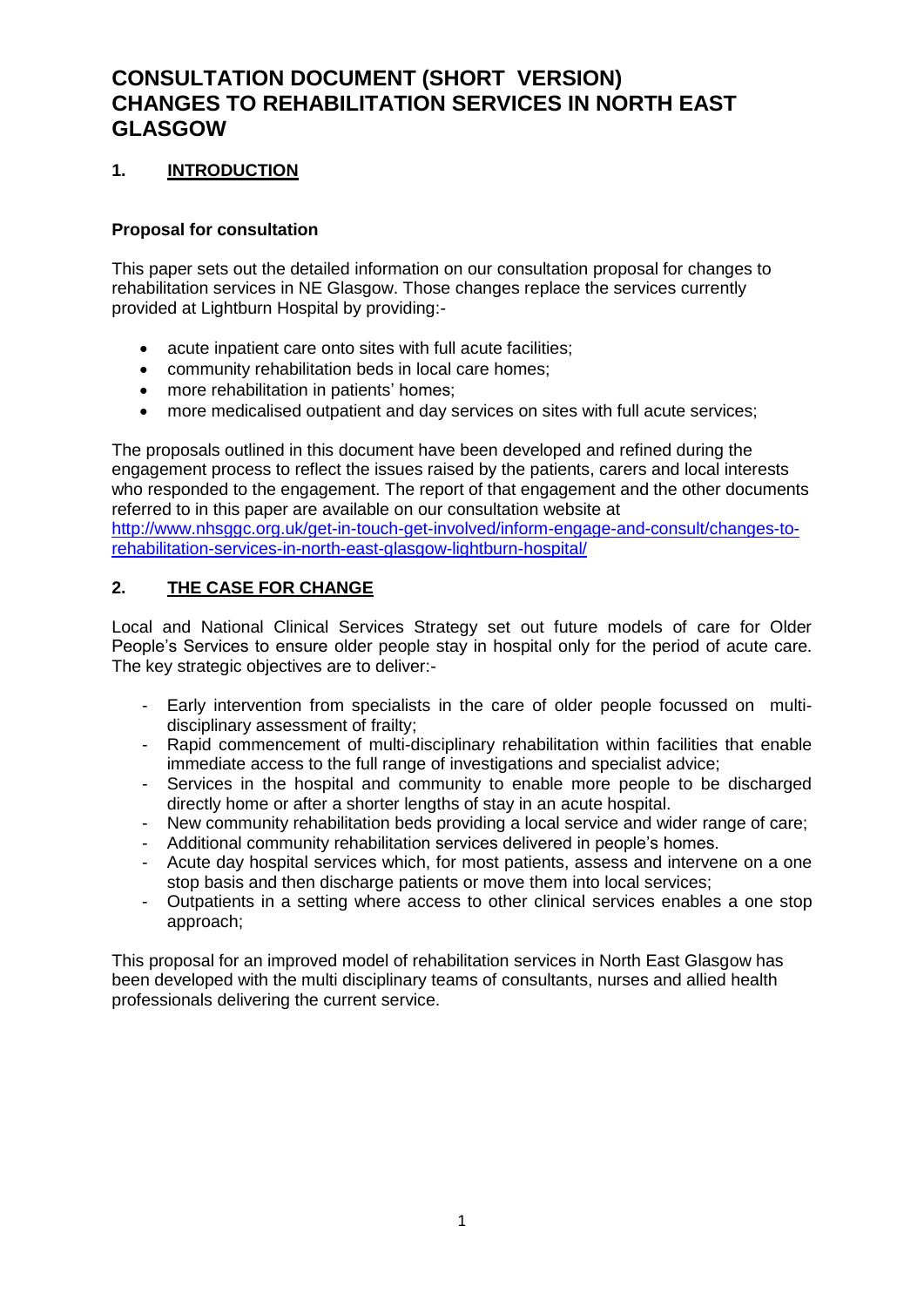# **3. CURRENT SERVICES**

This section describes the current pattern of services delivered at Lightburn Hospital.

- Elderly patients attend the Glasgow Royal Infirmary from across the whole of the North and East of Glasgow and East Dunbartonshire.
- Most elderly patients assessed at GRI are discharged home after a period of acute multidisciplinary care and do not need a longer period of rehabilitation.
- Inpatient elderly rehabilitation is at Lightburn and Stobhill Hospitals covering the whole NE area.
- Rehabilitation for all NE orthopaedics is at Gartnavel.
- Rehabilitation for all NE stroke is at Stobhill.
- Older people's Day Hospital and outpatient services are provided for the East End at Lightburn.

Lightburn services include:-

- 56 inpatient beds: 714 patient episodes (equating to around 450 elderly patient admissions per year)
- Day hospital: 422 new visits and 3285 return visits
- 4 Consultant led clinics each week: 383 new appointments 584 returns per year
- 1 Nurse led clinic each week: 144 return appointments per year
- Monthly Parkinson's group meeting

# **4. PROPOSED MODEL OF CARE**

The proposals would see a redesign of the rehabilitation pathway across the north east sector supporting earlier discharge from acute care and a more community based approach to rehabilitation.

- The majority of North and East Glasgow patients will be discharged from their assessment ward directly home without requiring a longer period of rehabilitation in hospital. This will mean for most people there will be no change from these proposals as their inpatient care will be provided from Glasgow Royal Infirmary.
- Patients requiring acute inpatient rehabilitation would receive their care on an acute hospital site at Stobhill.
- Patients no longer requiring the support services of an acute hospital but still requiring inpatient rehabilitation would be transferred to a modern local community rehabilitation facility where a strong focus would be on reablement within a homely setting with single en suite rooms.

This approach is designed to ensure an individual's stay in hospital is for the acute period of care only and people are supported to return to their community as soon as possible. For patients requiring acute care this will be delivered in facilities providing access to the full range of acute and diagnostic services. Using a model of community based rehabilitation will further strengthen links between clinicians within the acute sector and community services and complement the approach with community based intermediate care and the emerging models for complex community care.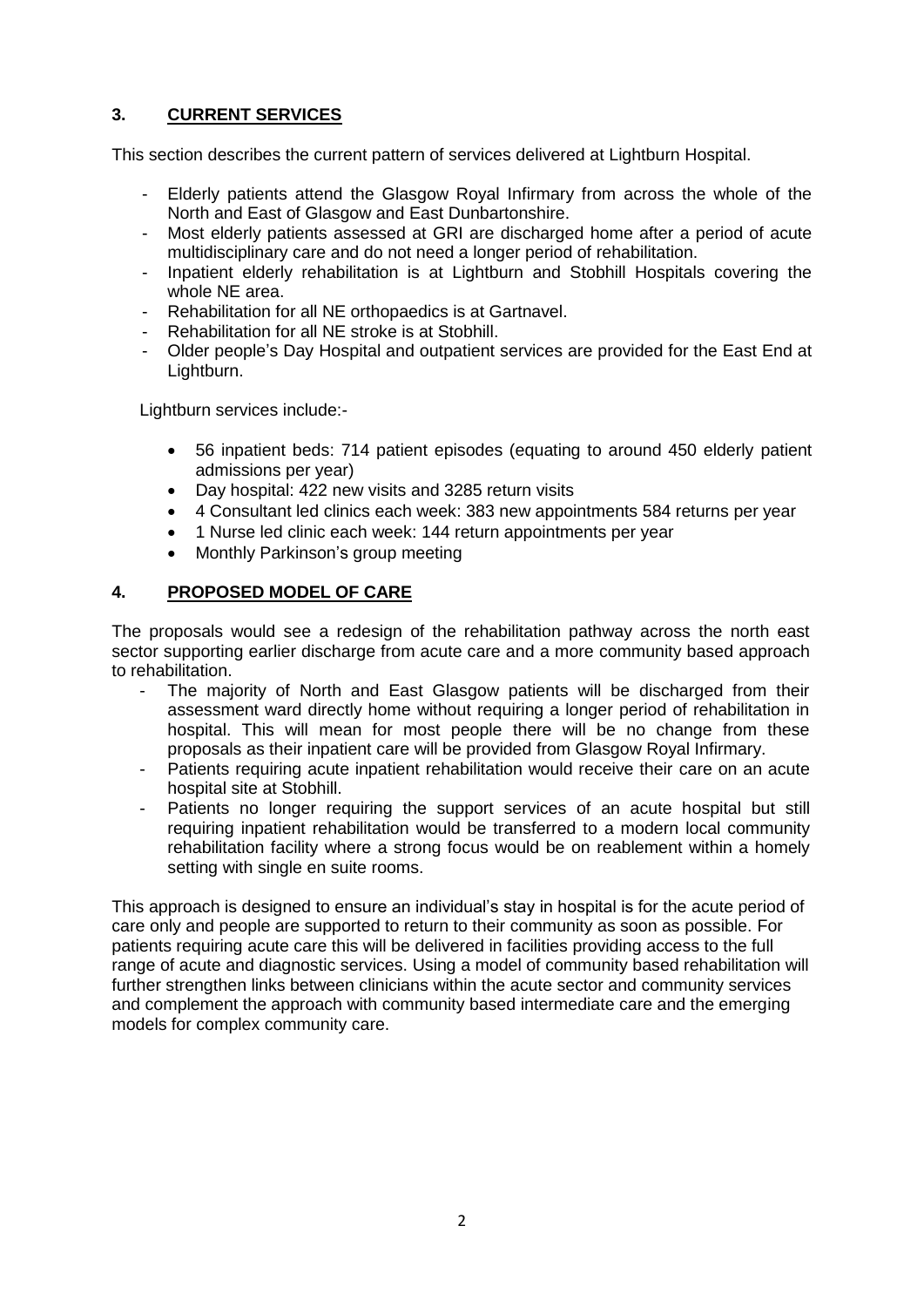# **5. NEW MODEL OF CARE: ACUTE INPATIENT CARE**

Our aim is that frail older patients presenting to the GRI as an emergency from their own home should be discharged back home after appropriate treatment.

- Following initial assessment in the emergency receiving complex, patients identified as requiring acute inpatient care will generally be transferred to GRI DME acute assessment wards. This provides multi disciplinary assessment, investigation, treatment and rehabilitation from specialists in the care of older people. In addition there are strong links with community health and social care services to ensure planning for discharge from hospital begins as soon as a patient arrives on the ward.
- Patients identified as needing Comprehensive Geriatric Assessment either at the front door or those referred from other speciality wards will be assessed by a multidisciplinary Target Team, including Senior AHP, Consultant and Elderly Care Assessment Nurse.
- Patients identified as likely to be able to be discharged rapidly from GRI, if provided with enhanced AHP input, will be supported by the Target Team who will link with established community teams to facilitate discharge back into the community as early as possible.
- Most patients will return directly home but some medically stable patients who do not require acute hospital care but are not ready to be discharged home will access new community rehabilitation beds in local Care Homes.
- Patients requiring rehabilitation and ongoing acute inpatient care will move to inpatient rehabilitation wards at Stobhill with immediate access to modern diagnostics, improved junior medical support and opportunities for enhanced AHP input and may then be discharged home.
- There will also be a small number of community beds for patients who do not require acute services but need inpatient end of life care or patients who cannot be discharged from NHS care for legal reasons.

#### **This first diagram shows the pathways for patients from acute assessment at the GRI**

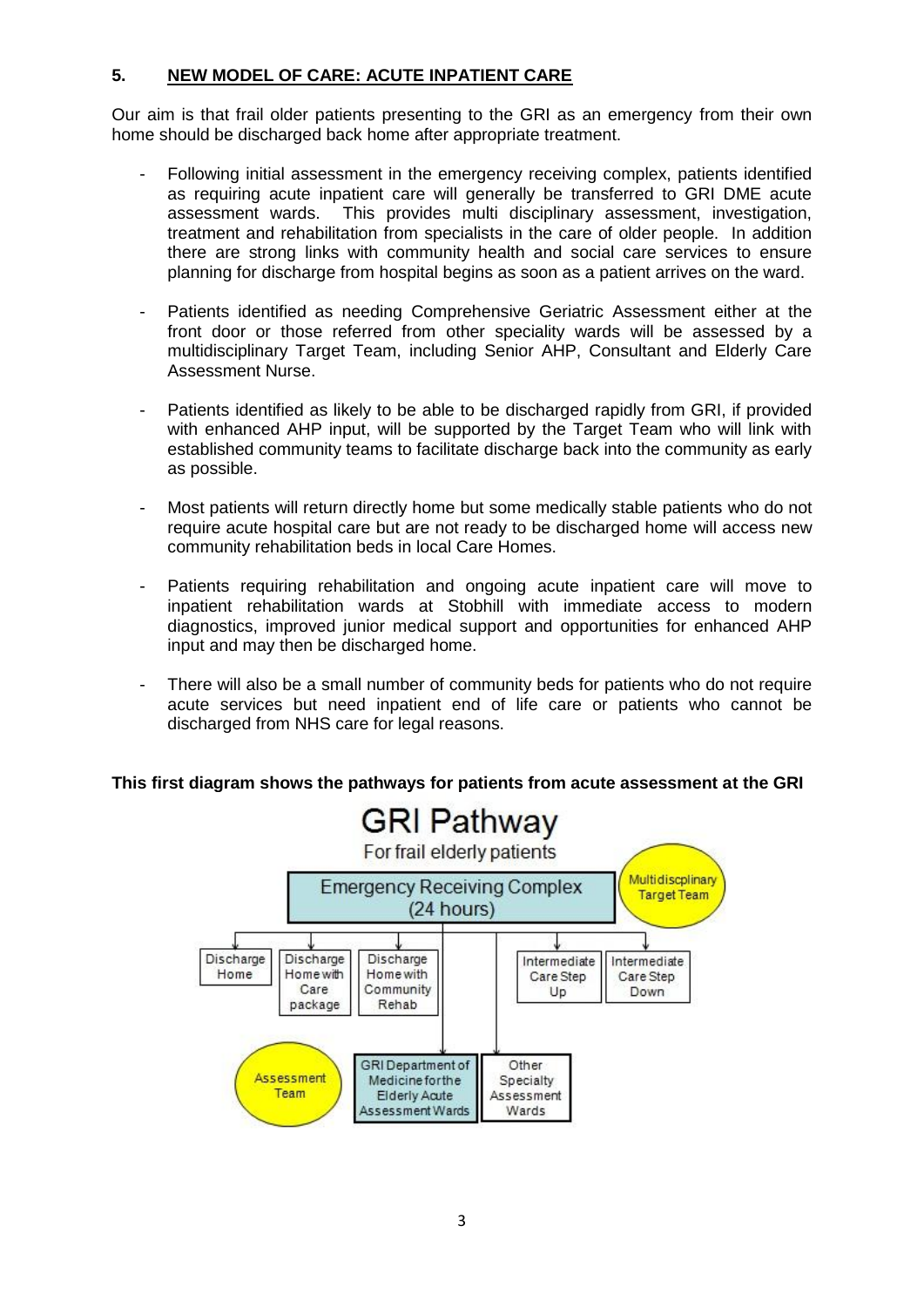**This second diagram summarises the options available after a patient has completed their treatment in the Elderly Acute Assessment wards at Glasgow Royal Infirmary.** 



**The final diagram below summarises the options available in the third phase of the patient pathway from the Acute Rehabilitation wards at Stobhill**



#### **7. NEW MODEL OF CARE: COMMUNITY BASED REHABILITATION BEDS**

Delivering community based rehabilitation or intermediate care beds is the responsibility of Health and Social Care Partnerships for North East Glasgow either Glasgow city or East Dunbartonshire HSCPs.

Community inpatient rehabilitation is for two types of patients, those:-

- Patients who no longer need to be in an Acute Hospital setting but are not yet able to return to their own home. This is also called the step down intermediate care model because it is a step down from an acute hospital, providing care which lies between acute care and a discharge home.
- Patients who are unable to remain at home but don't need an acute hospital This is the step up model because it is a step up from care at home.

Patients will be referred by GPs or hospital staff for a period of assessment and support including to determine longer term support and care needs. Community rehabilitation or intermediate care units are designed to feel more like being at home. The assessment and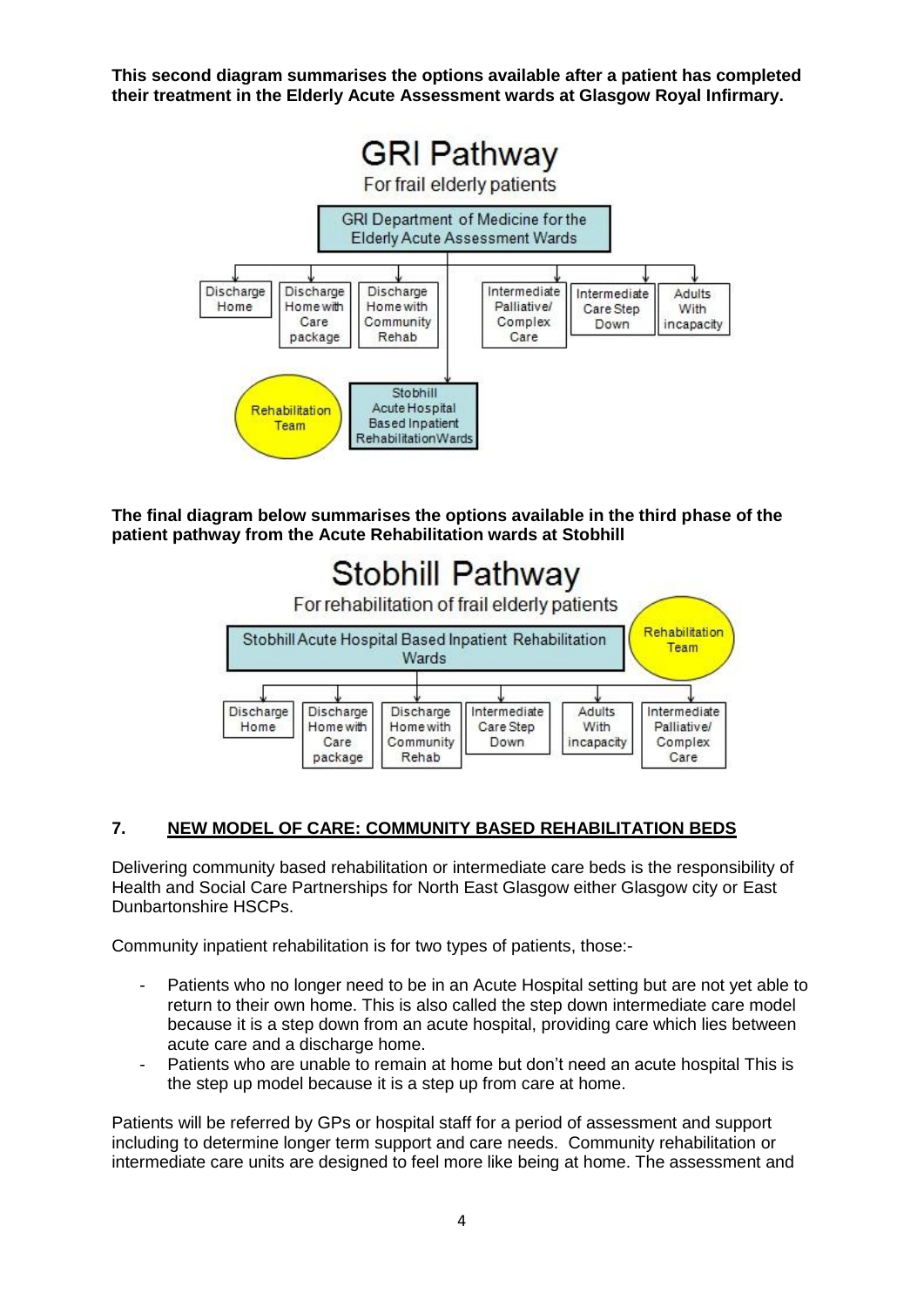support period will usually last no longer than four weeks with no charge for the service during the assessment period.

The Intermediate Care Team includes a wide range of staff who may be working with patients depending on their specific needs. These team members include:

- **Social Workers** who will assess social care needs and discuss any practical support.
- The **Rehabilitation Team** who will help patients to be as independent as possible.
- **Carers and Support Workers** who will support patients in carrying out and achieving goals, for example exercises, walking, dressing, kitchen skills.
- **Nurses** who will advise on care needs. This may include wound care; nutrition; pain control and medication.
- A **GP practice** which has additional time to provide cover to these beds and will look after medical needs.

During the assessment period the Team will discuss options with patients and family and carers to assess the most appropriate option for patient's longer terms care needs. These could include:-

- Returning to their own home with care provided at home to support specific needs;
- Moving into alternative housing for example sheltered or extra-care supported housing;
- Moving into a residential care home, with or without nursing care, for long term care.

#### **8. NEW MODEL OF CARE: COMMUNITY BASED COMPLEX/PALLIATIVE CARE**

The new model of Intermediate Complex/Palliative Care is being developed alongside an interim service provision for adults with incapacity. This service will have a small number of beds for:-

- patients who are at the end of their life, no longer need to be in an acute hospital setting, but due to the nature of their needs, cannot return to their own home or be supported in a mainstream nursing home. This service provides an enhanced level of medical input with nursing care and in reach from other specialists for example the palliative care liaison nurses. A GP practice assigned to the unit has responsibility for the patient's medical care. The patient's needs are reassessed at regular intervals by the multidisciplinary team. This will include regular liaison with patient and relatives. A consultant geriatrician will visit the beds each week to provide additional review and assessment of patient needs.
- interim placements for patients who lack capacity, do not require acute hospital care but cannot be discharged from NHS care until legal processes are completed;

#### **9. NEW MODEL OF CARE: COMMUNITY REHABILITATION TEAM**

Community rehabilitation is provided by multi disciplinary teams based in the Health and Social Care Partnerships. The service provides specialist rehabilitation supports to adults with complex health needs. The service provides coordinated interdisciplinary assessment and treatment in response to community referrals and to support hospital discharge.

Hospital staff will refer patients to the service when they are ready to leave hospital but require further rehabilitation support at home to maintain or improve their health, independence and mobility.